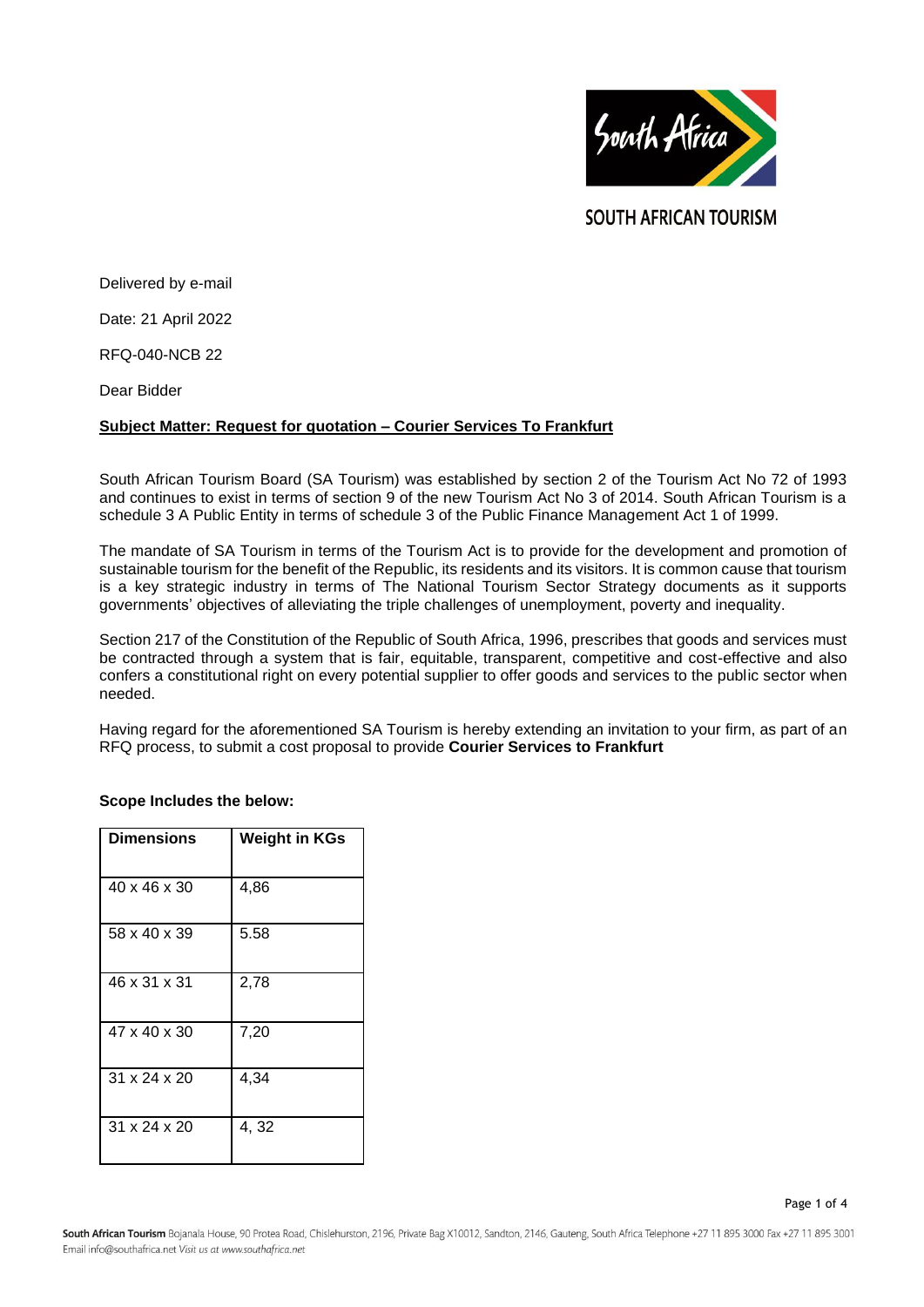Kindly note that The material must be in Frankfurt before the **28 May 2022**

#### **Collection Address**

South African Tourism Head Office: Bojanala House, 90 Protea Rd, Chislehurston, Sandton, 2146

#### **Delivery Address**

South African Tourism Friedrichstrasse 6-10 60311 Frankfurt +49 177 8384594

#### **1. Format of proposals**

Bidders must complete and return all the necessary standard bidding documents (SBD's) attached to this request for financial proposals.

Bidders are advised that their proposals should be concise, written in plain English and simply presented in the same order as indicted below:-

- (a) Cover letter introducing your firm and credentials, capacity, capability and experience for this assignment;
- (b) National Treasury Centralized Supplier Database (CSD) registration summary report with a valid tax status;
- (c) Valid certified copy of B-BBEE certificate;
- (d) Bidders must have specific experience and submit at least three recent references (in a form of written proof(s) on their client's letterhead including relevant contact person(s), office telephone & fax number, website and email address) where similar work were undertaken.
- (e) Overview of the methodology your firm will apply for this assignment;
- (f) Project/assignment approach and plan which outlines the activities to be undertaken during the process;
- (g) Outline of the qualifications and related experience of the proposed resources that will be assigned to the matter;
- (h) Financial proposal to deliver the assignment including any other cost SA Tourism should be aware off for the successful completion of the assignment;
- (i) Declaration of Interest SBD 4;
- (j) Preference Point Claim Form SBD 6.1;
- (k) Declaration of Bidder's Past Supply Chain Management Practices SBD 8; and
- (l) Independent Bid Determination SBD 9.

# **2. Evaluation Method**

The cost proposals will be evaluated on comparative price and B-BBEE level of contribution, using the 80/20 preference point system contemplated in the Preferential Procurement Regulations 2017 where 80 points will be awarded for price while 20 points will be allocated for preference points for BBBEE as prescribed in the regulations

The points for functionality and the points for B-BBEE level of contribution will be added together and the proposal from the bidder which meets the highest score will be deemed the preferred proposal.

Points for B-BBEE level of contribution will be awarded in accordance with the below table:-

| <b>B-BBEE</b> Status<br><b>Contributor</b> | Level | <b>Number of Points</b> |
|--------------------------------------------|-------|-------------------------|
|                                            |       | 20                      |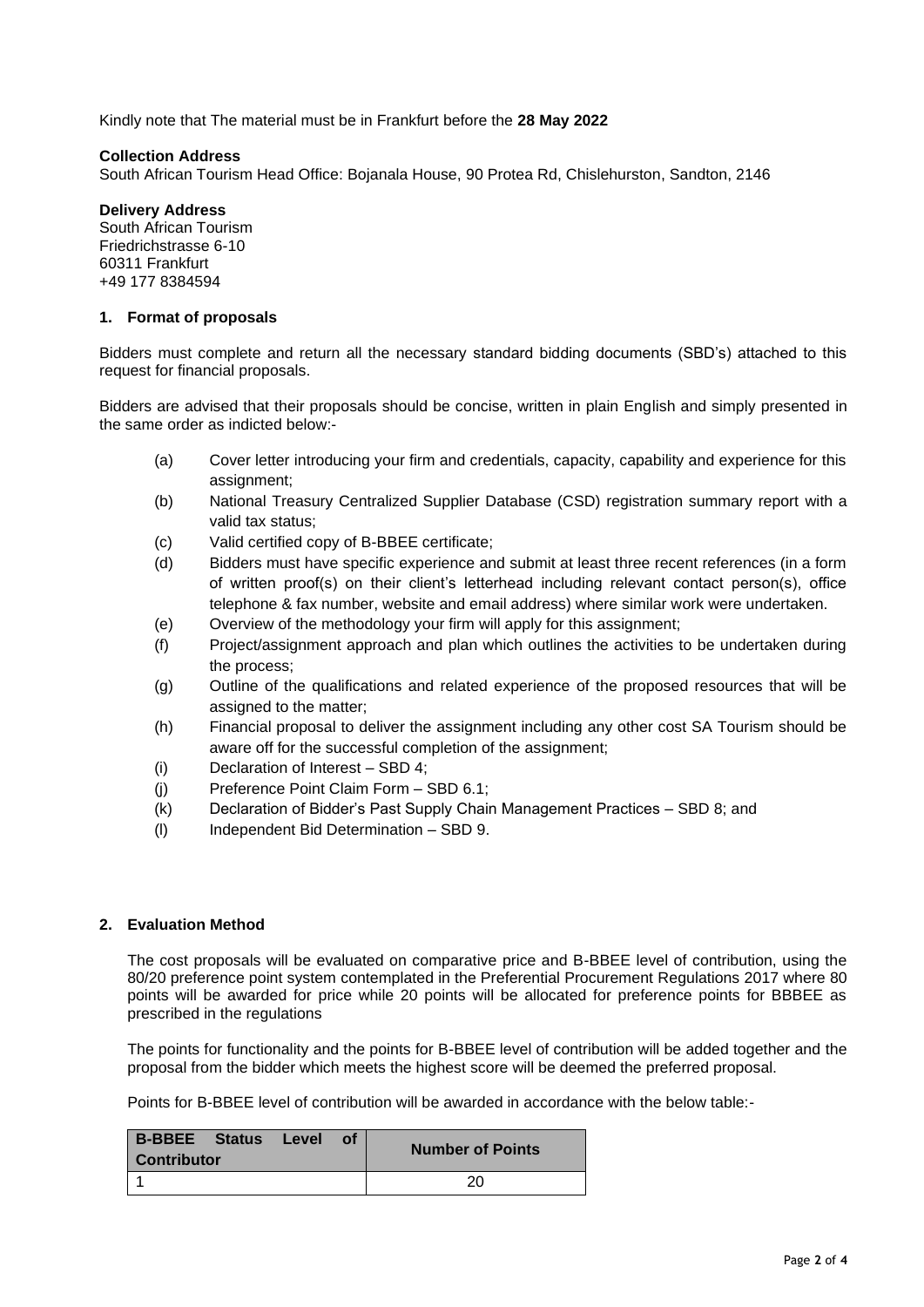| ◠                         | 18 |
|---------------------------|----|
| 3                         | 1⊿ |
|                           | 12 |
| 5                         |    |
| 6                         |    |
|                           |    |
| ጸ                         |    |
| Non-compliant contributor |    |

Bidders are required to submit proof of B-BBEE Status Level of contributor. Proof includes original and valid B-BBEE Status Level Verification Certificates issued by a SANAS credited agency or certified copies thereof together with their price quotations, to substantiate their B-BBEE rating claims.

In terms of the Generic Codes of Good Practice, an enterprise including a sole propriety with annual total revenue of R10 million or less qualifies as an EME. An EME is required to submit a sworn affidavit confirming their annual total revenue of R10 million or less and level of black ownership to claim points as prescribed by regulation 6 and 7 of the Preferential Procurement Regulations 2017.

The Codes define a QSE as any enterprise with annual total revenue of between R10 million and R50 million. A QSE is required to submit a sworn affidavit confirming their annual total revenue of between R10 million and R50 million and level of black ownership or a B-BBEE level verification certificate to claim points as prescribed by regulation 6 and 7 of the Preferential Procurement Regulations 2017

Bidders who do not submit B-BBEE Status Level Verification Certificates or Sworn affidavits, in the case of EME's and QSE's, or who are non-compliant contributors to B-BBEE do not qualify for preference points for B-BBEE but will not be disqualified from the bidding process. They will score points out of 80 for price only and zero (0) points out of 20 for B-BBEE.

# **3. National Treasury Centralized Supplier Registration and B-BBEE Certificates**

All bid submissions must include a copy of successful registration on National Treasury's Centralized Supplier Database (CSD) with a valid tax clearance status and an original or certified copy of a B-BBEE verification certificate (if you have been assessed).

Proposals which does not include these documents will not be considered.

#### **4. Deadline for submission**

All proposals must be e-mailed, in PDF format, to [quotes@southafrica.net](mailto:sizakele@southafrica.net) no later than **12h00 on Monday 25 April 2022** and should remain valid for at least 45 days after the closing day.

# **5. Confidentiality**

The request for a cost proposal and all related information shall be held in strict confidence by bidders and usage of such information shall be limited to the preparation of the bid. All bidders are bound by a confidentially agreement preventing the unauthorized disclosure of any information regarding SA Tourism or of its activities to any other organization or individual. The bidders may not disclose any information, documentation or products to other clients without written approval of SA Tourism.

#### **6. Terms of engagement**

No service should be provided to SA Tourism and no amount will become due and payable by SA Tourism before an official purchase order has been issued to the supplier where service delivery will be within the specified time scale after the receipt of the official purchase order.

#### **7. Payments**